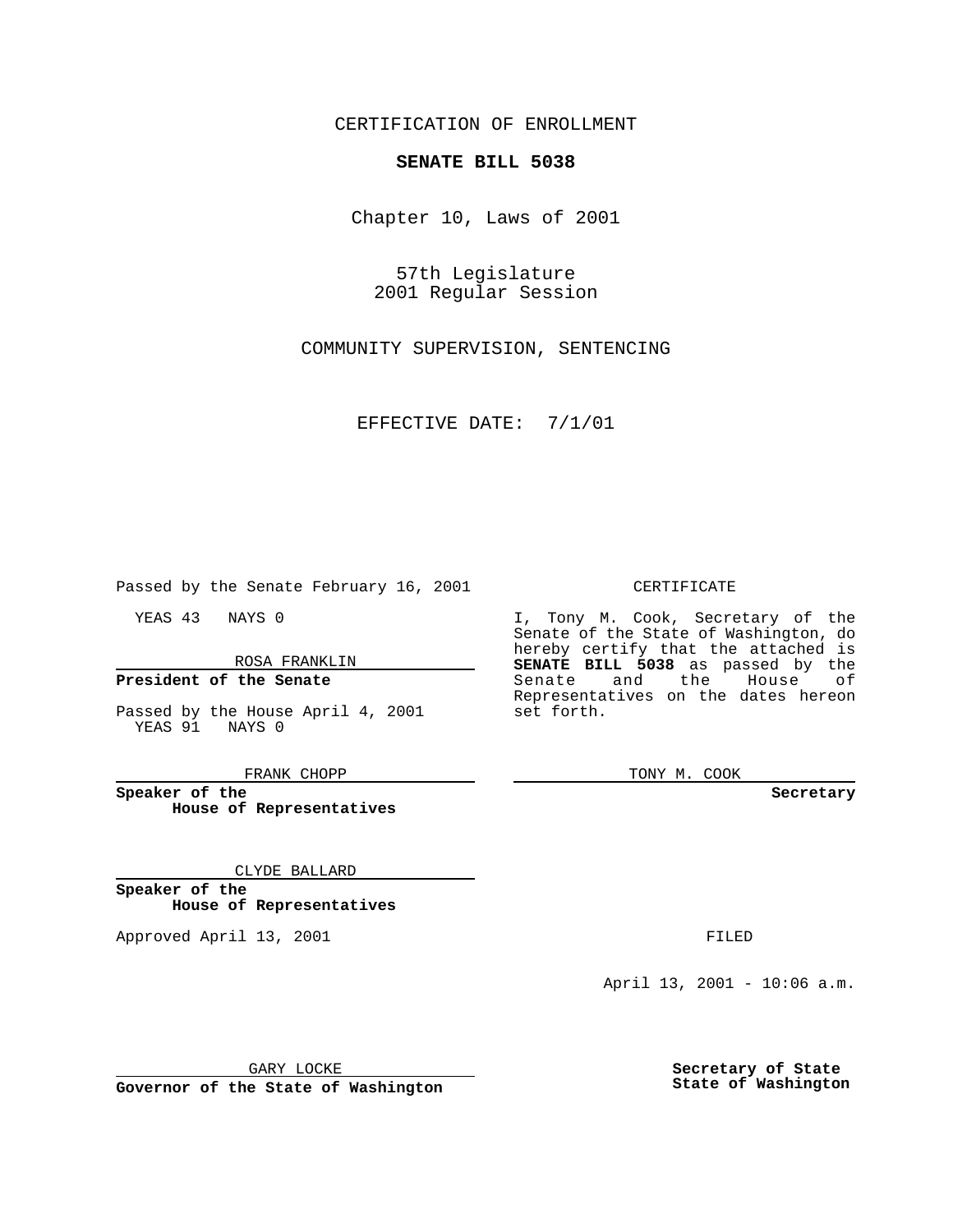## **SENATE BILL 5038** \_\_\_\_\_\_\_\_\_\_\_\_\_\_\_\_\_\_\_\_\_\_\_\_\_\_\_\_\_\_\_\_\_\_\_\_\_\_\_\_\_\_\_\_\_\_\_

\_\_\_\_\_\_\_\_\_\_\_\_\_\_\_\_\_\_\_\_\_\_\_\_\_\_\_\_\_\_\_\_\_\_\_\_\_\_\_\_\_\_\_\_\_\_\_

Passed Legislature - 2001 Regular Session

**State of Washington 57th Legislature 2001 Regular Session By** Senators McCaslin and Kline

Read first time 01/08/2001. Referred to Committee on Judiciary.

 AN ACT Relating to reorganization of, and technical, clarifying, nonsubstantive amendments to, community supervision and sentencing provisions; amending RCW 9.94A.660 and 9.94A.715; reenacting and amending RCW 9.94A.145; reenacting RCW 9.94A.120; creating new sections; providing an effective date; and declaring an emergency.

BE IT ENACTED BY THE LEGISLATURE OF THE STATE OF WASHINGTON:

 NEW SECTION. **Sec. 1.** It is the intent of the legislature to incorporate into the reorganization of chapter 9.94A RCW adopted by chapter 28, Laws of 2000 amendments adopted to RCW 9.94A.120 during the 2000 legislative session that did not take cognizance of the reorganization. In addition, it is the intent of the legislature to correct any additional incorrect cross-references and to simplify the codification of provisions within chapter 9.94A RCW.

 The legislature does not intend to make, and no provision of this act may be construed as making, a substantive change in the sentencing reform act.

 **Sec. 2.** RCW 9.94A.120 and 2000 c 226 s 2, 2000 c 43 s 1, and 2000 c 28 s 5 are each reenacted to read as follows: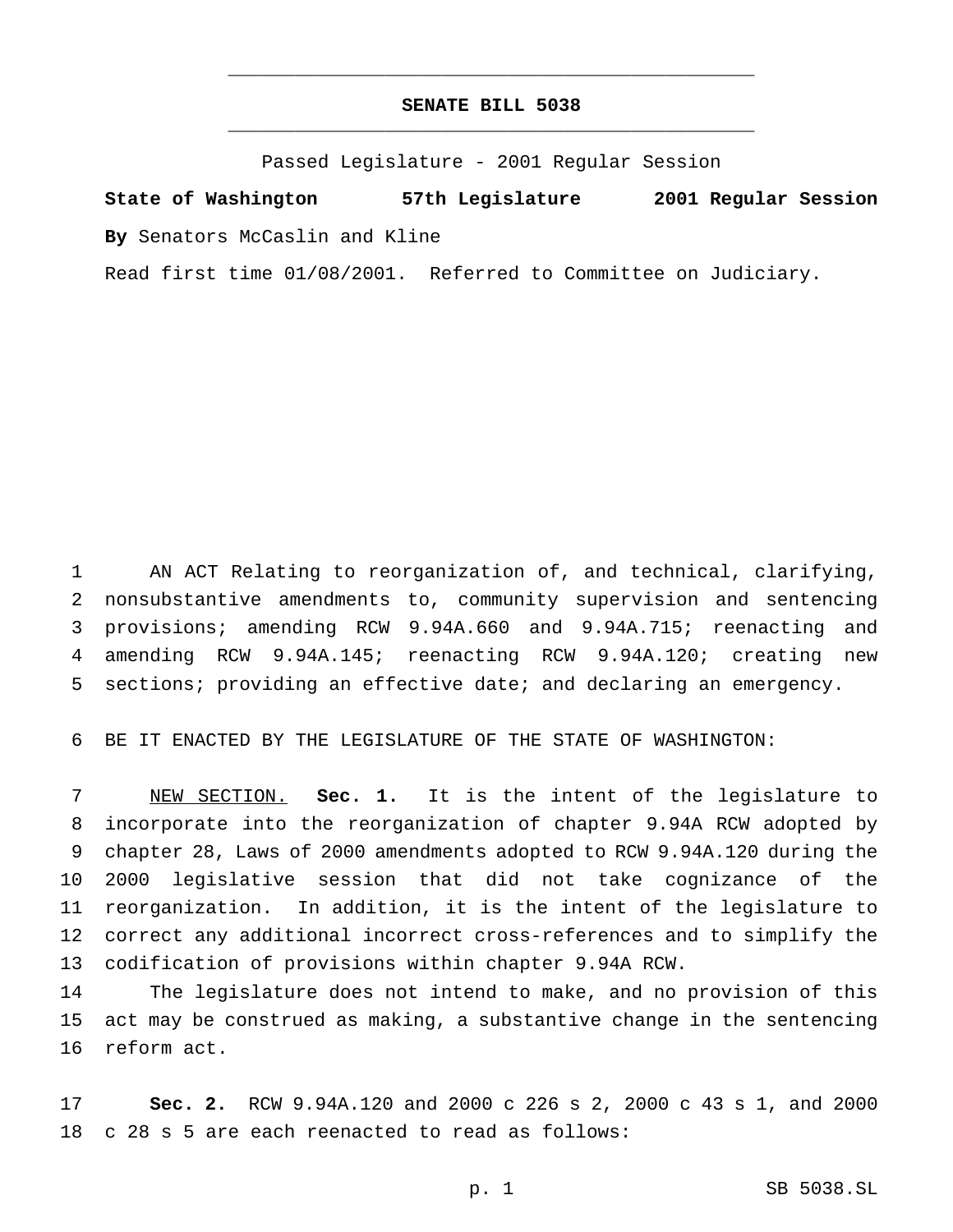(1) When a person is convicted of a felony, the court shall impose punishment as provided in this chapter.

 (2)(a) The court shall impose a sentence as provided in the following sections and as applicable in the case:

 (i) Unless another term of confinement applies, the court shall impose a sentence within the standard sentence range established in RCW 9.94A.310;

8 (ii) RCW 9.94A.700 and 9.94A.705, relating to community placement;

 (iii) RCW 9.94A.710 and 9.94A.715, relating to community custody; (iv) RCW 9.94A.383, relating to community custody for offenders whose term of confinement is one year or less;

(v) RCW 9.94A.560, relating to persistent offenders;

(vi) RCW 9.94A.590, relating to mandatory minimum terms;

(vii) RCW 9.94A.650, relating to the first-time offender waiver;

 (viii) RCW 9.94A.660, relating to the drug offender sentencing alternative;

 (ix) RCW 9.94A.670, relating to the special sex offender sentencing alternative;

(x) RCW 9.94A.390, relating to exceptional sentences;

 (xi) RCW 9.94A.400, relating to consecutive and concurrent sentences.

 (b) If a standard sentence range has not been established for the offender's crime, the court shall impose a determinate sentence which may include not more than one year of confinement; community service work; until July 1, 2000, a term of community supervision not to exceed one year and on and after July 1, 2000, a term of community custody not to exceed one year, subject to conditions and sanctions as authorized in RCW 9.94A.710 (2) and (3); and/or other legal financial obligations. The court may impose a sentence which provides more than one year of confinement if the court finds reasons justifying an exceptional sentence as provided in RCW 9.94A.390.

 (3) If the court imposes a sentence requiring confinement of thirty days or less, the court may, in its discretion, specify that the sentence be served on consecutive or intermittent days. A sentence requiring more than thirty days of confinement shall be served on consecutive days. Local jail administrators may schedule court-ordered intermittent sentences as space permits.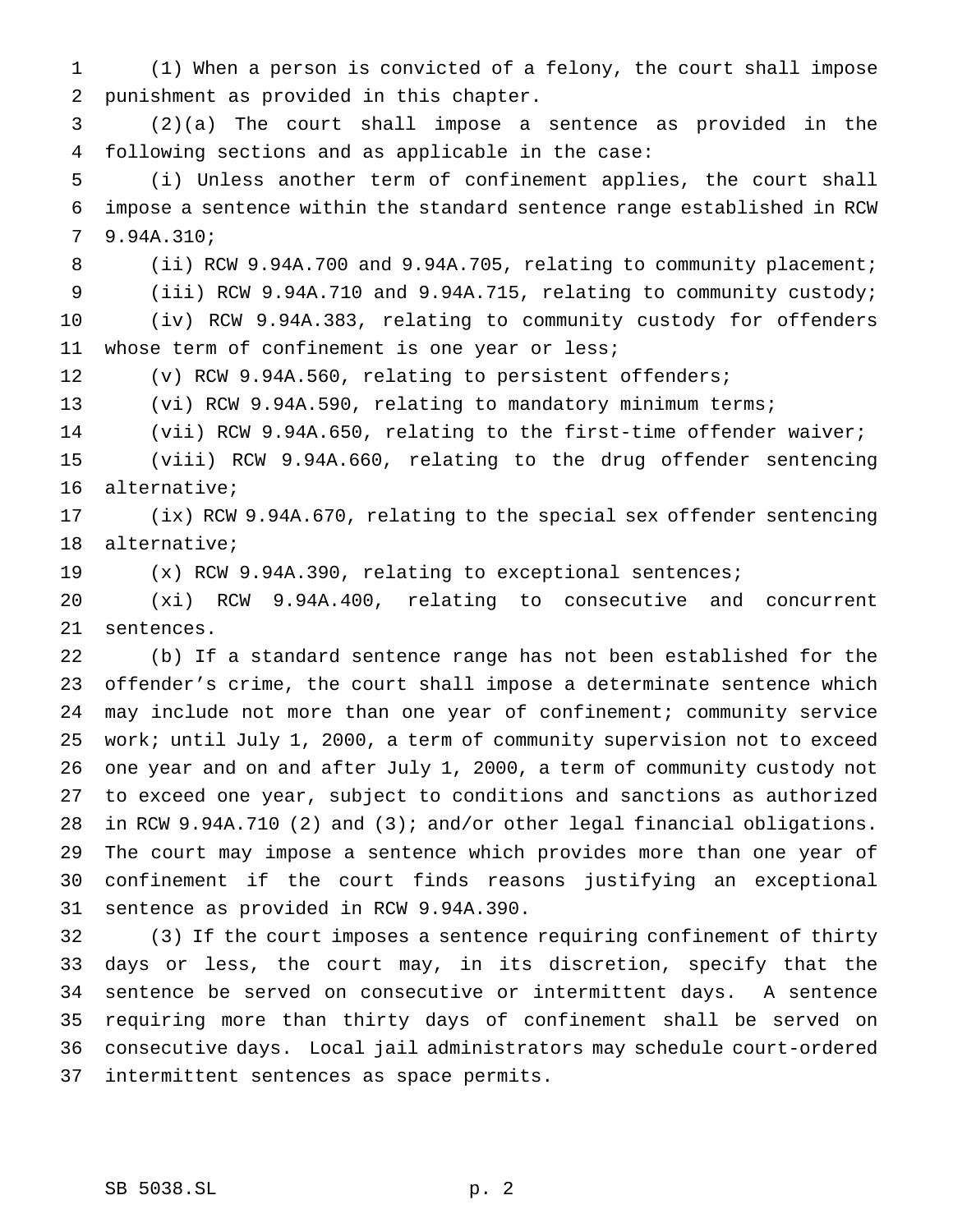(4) If a sentence imposed includes payment of a legal financial obligation, it shall be imposed as provided in RCW 9.94A.140, 9.94A.142, and 9.94A.145.

 (5) Except as provided under RCW 9.94A.140(4) and 9.94A.142(4), a court may not impose a sentence providing for a term of confinement or community supervision, community placement, or community custody which exceeds the statutory maximum for the crime as provided in chapter 9A.20 RCW.

 (6) The sentencing court shall give the offender credit for all confinement time served before the sentencing if that confinement was solely in regard to the offense for which the offender is being sentenced.

 (7) The court shall order restitution as provided in RCW 9.94A.140 and 9.94A.142.

 (8) As a part of any sentence, the court may impose and enforce crime-related prohibitions and affirmative conditions as provided in this chapter.

 (9) The court may order an offender whose sentence includes community placement or community supervision to undergo a mental status evaluation and to participate in available outpatient mental health treatment, if the court finds that reasonable grounds exist to believe that the offender is a mentally ill person as defined in RCW 71.24.025, and that this condition is likely to have influenced the offense. An order requiring mental status evaluation or treatment must be based on a presentence report and, if applicable, mental status evaluations that have been filed with the court to determine the offender's competency or eligibility for a defense of insanity. The court may order additional evaluations at a later date if deemed appropriate.

 (10) In any sentence of partial confinement, the court may require the offender to serve the partial confinement in work release, in a program of home detention, on work crew, or in a combined program of work crew and home detention.

 (11) In sentencing an offender convicted of a crime of domestic violence, as defined in RCW 10.99.020, if the offender has a minor child, or if the victim of the offense for which the offender was convicted has a minor child, the court may, as part of any term of community supervision, community placement, or community custody, order the offender to participate in a domestic violence perpetrator program approved under RCW 26.50.150.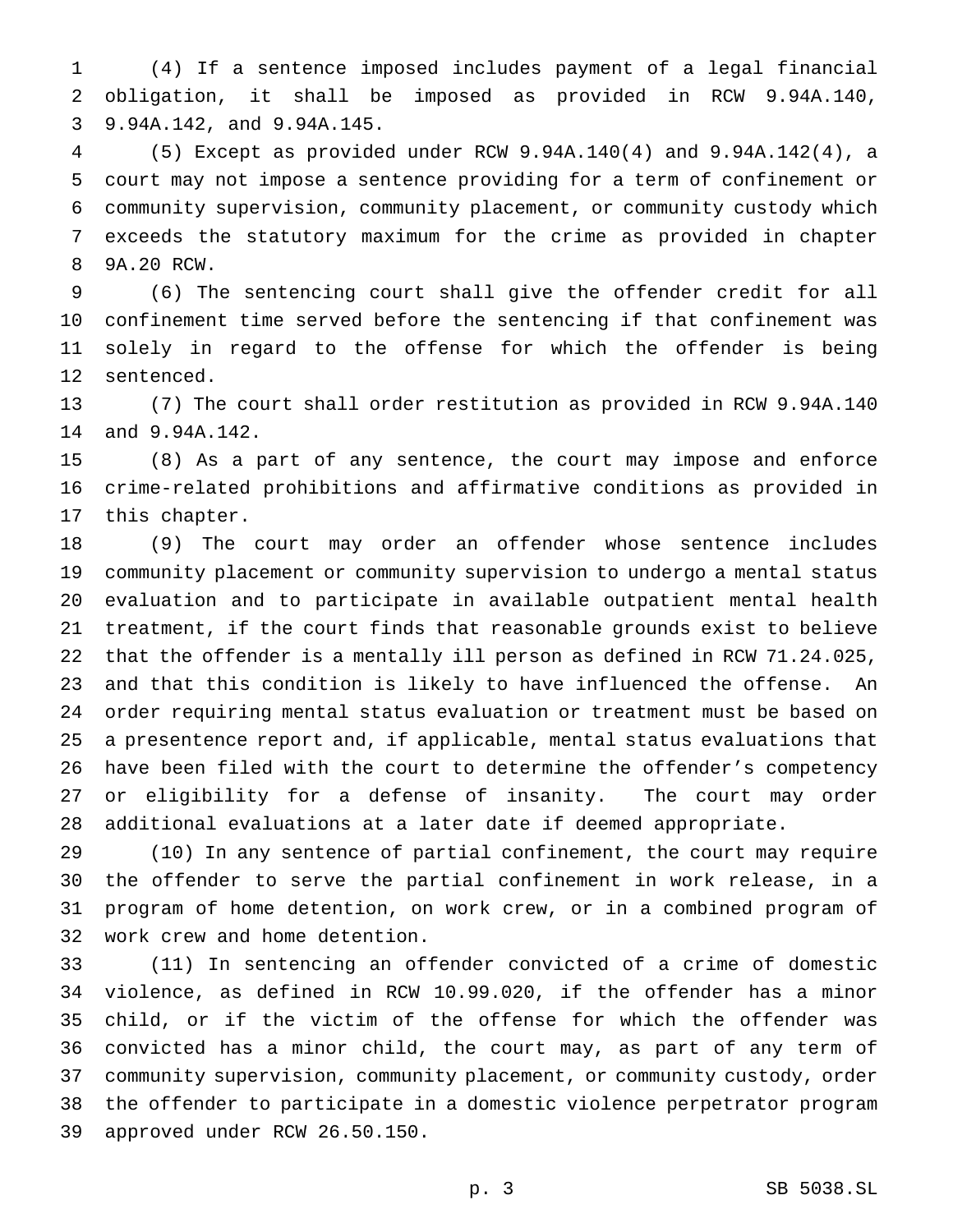**Sec. 3.** RCW 9.94A.145 and 2000 c 226 s 4 and 2000 c 28 s 31 are each reenacted and amended to read as follows:

 (1) Whenever a person is convicted of a felony, the court may order the payment of a legal financial obligation as part of the sentence. The court must on either the judgment and sentence or on a subsequent order to pay, designate the total amount of a legal financial obligation and segregate this amount among the separate assessments made for restitution, costs, fines, and other assessments required by law. On the same order, the court is also to set a sum that the offender is required to pay on a monthly basis towards satisfying the legal financial obligation. If the court fails to set the offender monthly payment amount, the department shall set the amount. Upon receipt of an offender's monthly payment, restitution shall be paid prior to any payments of other monetary obligations. After restitution is satisfied, the county clerk shall distribute the payment proportionally among all other fines, costs, and assessments imposed, unless otherwise ordered by the court.

 (2) If the court determines that the offender, at the time of sentencing, has the means to pay for the cost of incarceration, the court may require the offender to pay for the cost of incarceration at a rate of fifty dollars per day of incarceration. Payment of other court-ordered financial obligations, including all legal financial obligations and costs of supervision shall take precedence over the payment of the cost of incarceration ordered by the court. All funds recovered from offenders for the cost of incarceration in the county jail shall be remitted to the county and the costs of incarceration in a prison shall be remitted to the department.

 (3) The court may add to the judgment and sentence or subsequent order to pay a statement that a notice of payroll deduction is to be issued immediately. If the court chooses not to order the immediate issuance of a notice of payroll deduction at sentencing, the court shall add to the judgment and sentence or subsequent order to pay a statement that a notice of payroll deduction may be issued or other income-withholding action may be taken, without further notice to the offender if a monthly court-ordered legal financial obligation payment is not paid when due, and an amount equal to or greater than the amount payable for one month is owed.

 If a judgment and sentence or subsequent order to pay does not include the statement that a notice of payroll deduction may be issued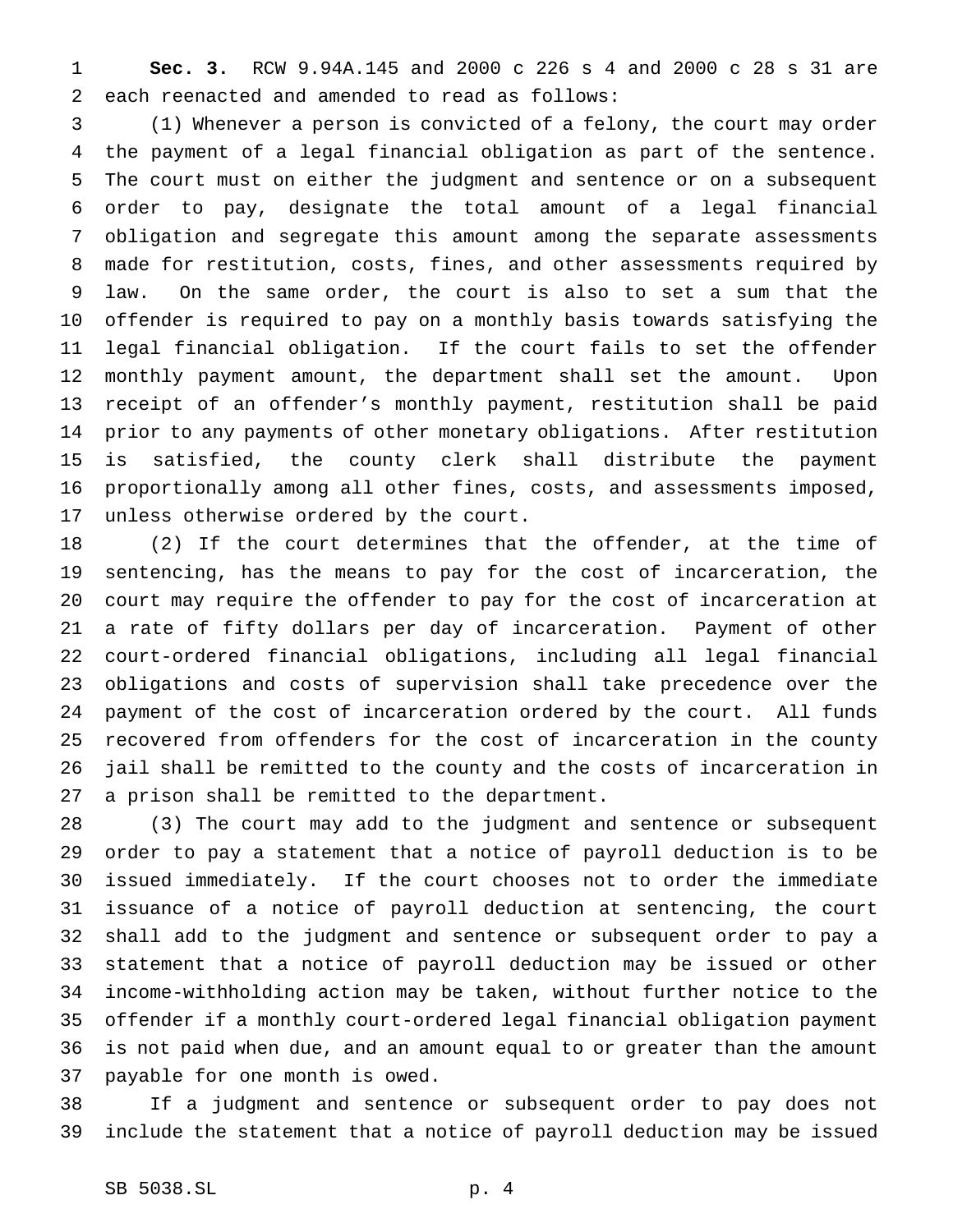or other income-withholding action may be taken if a monthly legal financial obligation payment is past due, the department may serve a notice on the offender stating such requirements and authorizations. Service shall be by personal service or any form of mail requiring a return receipt.

 (4) Independent of the department, the party or entity to whom the legal financial obligation is owed shall have the authority to use any other remedies available to the party or entity to collect the legal financial obligation. These remedies include enforcement in the same manner as a judgment in a civil action by the party or entity to whom the legal financial obligation is owed. Restitution collected through civil enforcement must be paid through the registry of the court and must be distributed proportionately according to each victim's loss when there is more than one victim. The judgment and sentence shall identify the party or entity to whom restitution is owed so that the state, party, or entity may enforce the judgment. If restitution is ordered pursuant to RCW 9.94A.140(6) or 9.94A.142(6) to a victim of rape of a child or a victim's child born from the rape, the Washington state child support registry shall be identified as the party to whom payments must be made. Restitution obligations arising from the rape of a child in the first, second, or third degree that result in the pregnancy of the victim may be enforced for the time periods provided under RCW 9.94A.140(6) and 9.94A.142(6). All other legal financial obligations for an offense committed prior to July 1, 2000, may be enforced at any time during the ten-year period following the offender's release from total confinement or within ten years of entry of the judgment and sentence, whichever period ends later. Prior to the expiration of the initial ten-year period, the superior court may extend the criminal judgment an additional ten years for payment of legal financial obligations including crime victims' assessments. All other legal financial obligations for an offense committed on or after July 1, 2000, may be enforced at any time the offender remains under 33 the court's jurisdiction. For an offense committed on or after July 1, 2000, the court shall retain jurisdiction over the offender, for purposes of the offender's compliance with payment of the legal financial obligations, until the obligation is completely satisfied, 37 regardless of the statutory maximum for the crime. The department of corrections shall supervise the offender's compliance with payment of the legal financial obligations for ten years following the entry of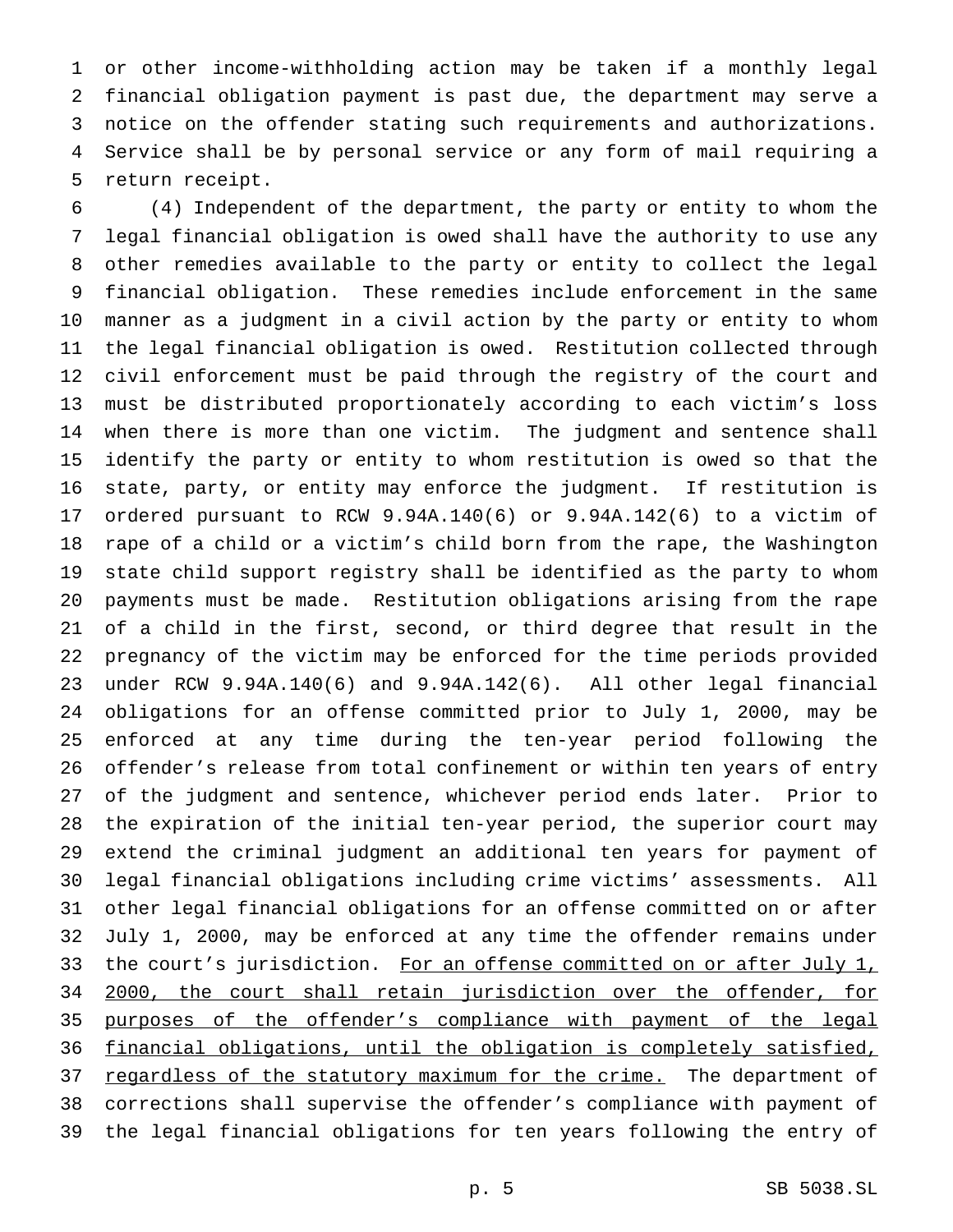the judgment and sentence, or ten years following the offender's release from total confinement, whichever period ends later. The department is not responsible for supervision of the offender during any subsequent period of time the offender remains under the court's jurisdiction.

 (5) In order to assist the court in setting a monthly sum that the offender must pay during the period of supervision, the offender is required to report to the department for purposes of preparing a recommendation to the court. When reporting, the offender is required, under oath, to respond truthfully and honestly to all questions concerning present, past, and future earning capabilities and the location and nature of all property or financial assets. The offender is further required to bring all documents requested by the department. (6) After completing the investigation, the department shall make a report to the court on the amount of the monthly payment that the offender should be required to make towards a satisfied legal financial obligation.

 (7) During the period of supervision, the department may make a recommendation to the court that the offender's monthly payment schedule be modified so as to reflect a change in financial circumstances. If the department sets the monthly payment amount, the department may modify the monthly payment amount without the matter being returned to the court. During the period of supervision, the department may require the offender to report to the department for the purposes of reviewing the appropriateness of the collection schedule for the legal financial obligation. During this reporting, the offender is required under oath to respond truthfully and honestly to all questions concerning earning capabilities and the location and nature of all property or financial assets. The offender shall bring all documents requested by the department in order to prepare the collection schedule.

 (8) After the judgment and sentence or payment order is entered, the department is authorized, for any period of supervision, to collect the legal financial obligation from the offender. Any amount collected by the department shall be remitted daily to the county clerk for the purpose of disbursements. The department is authorized to accept credit cards as payment for a legal financial obligation, and any costs incurred related to accepting credit card payments shall be the responsibility of the offender.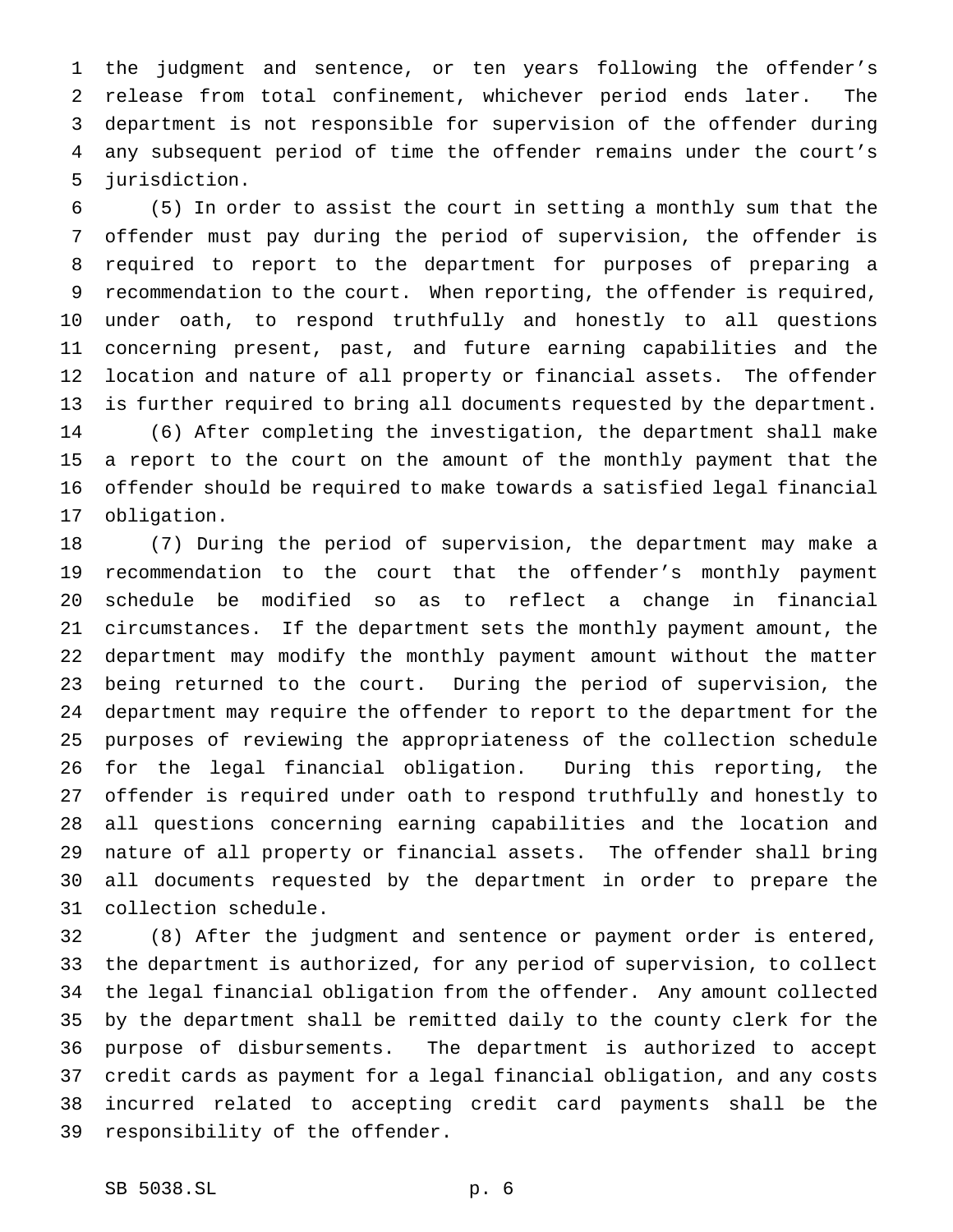(9) The department or any obligee of the legal financial obligation may seek a mandatory wage assignment for the purposes of obtaining satisfaction for the legal financial obligation pursuant to RCW 9.94A.2001.

 (10) The requirement that the offender pay a monthly sum towards a legal financial obligation constitutes a condition or requirement of a sentence and the offender is subject to the penalties for noncompliance as provided in RCW 9.94A.200, 9.94A.205, or 9.94A.207.

 (11) The county clerk shall provide the department with individualized monthly billings for each offender with an unsatisfied legal financial obligation and shall provide the department with notice of payments by such offenders no less frequently than weekly.

 (12) The department may arrange for the collection of unpaid legal financial obligations through the county clerk, or through another entity if the clerk does not assume responsibility for collection. The costs for collection services shall be paid by the offender.

 (13) Nothing in this chapter makes the department, the state, or any of its employees, agents, or other persons acting on their behalf liable under any circumstances for the payment of these legal financial obligations.

 **Sec. 4.** RCW 9.94A.660 and 2000 c 28 s 19 are each amended to read as follows:

 (1) An offender is eligible for the special drug offender sentencing alternative if:

 (a) The offender is convicted of a felony that is not a violent offense or sex offense and the violation does not involve a sentence enhancement under RCW 9.94A.310 (3) or (4);

 (b) The offender has no current or prior convictions for a sex offense or violent offense in this state, another state, or the United States;

 (c) For a violation of the Uniform Controlled Substances Act under chapter 69.50 RCW or a criminal solicitation to commit such a violation under chapter 9A.28 RCW, the offense involved only a small quantity of the particular controlled substance as determined by the judge upon consideration of such factors as the weight, purity, packaging, sale price, and street value of the controlled substance; and

 (d) The offender has not been found by the United States attorney general to be subject to a deportation detainer or order and does not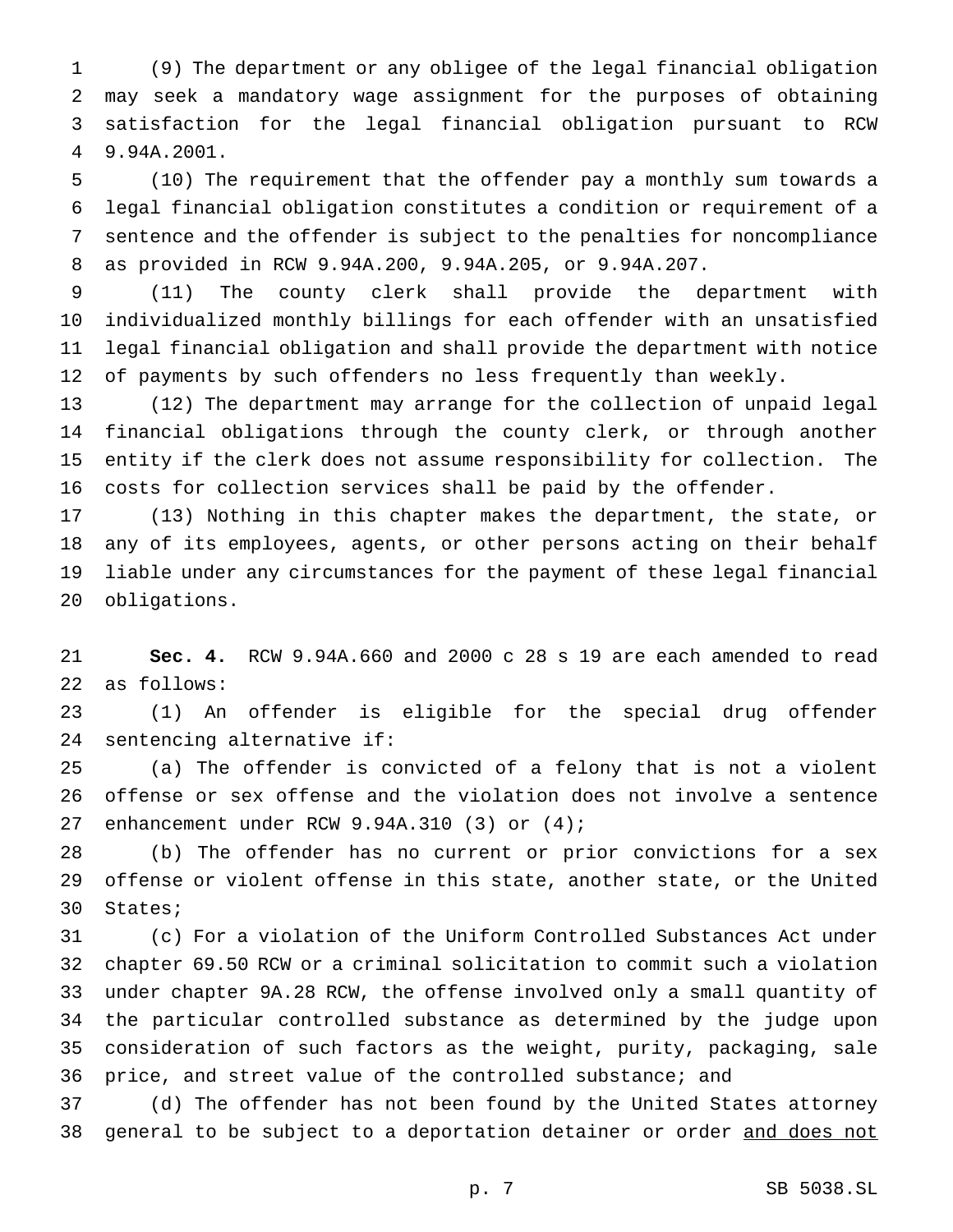become subject to a deportation order during the period of the sentence.

 (2) If the standard sentence range is greater than one year and the sentencing court determines that the offender is eligible for this alternative and that the offender and the community will benefit from the use of the alternative, the judge may waive imposition of a sentence within the standard sentence range and impose a sentence that must include a period of total confinement in a state facility for one- half of the midpoint of the standard sentence range. During incarceration in the state facility, offenders sentenced under this subsection shall undergo a comprehensive substance abuse assessment and receive, within available resources, treatment services appropriate for the offender. The treatment services shall be designed by the division of alcohol and substance abuse of the department of social and health services, in cooperation with the department of corrections.

The court shall also impose:

 (a) The remainder of the midpoint of the standard range as a term of community custody which must include appropriate substance abuse treatment in a program that has been approved by the division of alcohol and substance abuse of the department of social and health services;

 (b) Crime-related prohibitions including a condition not to use 23 illegal controlled substances; ((and))

 (c) A requirement to submit to urinalysis or other testing to 25 monitor that status; and

 (d) A term of community custody pursuant to RCW 9.94A.715 to be imposed upon failure to complete or administrative termination from the special drug offender sentencing alternative program.

 The court may prohibit the offender from using alcohol or controlled substances and may require that the monitoring for controlled substances be conducted by the department or by a treatment alternatives to street crime program or a comparable court or agency- referred program. The offender may be required to pay thirty dollars per month while on community custody to offset the cost of monitoring. In addition, the court shall impose three or more of the following conditions:

(i) Devote time to a specific employment or training;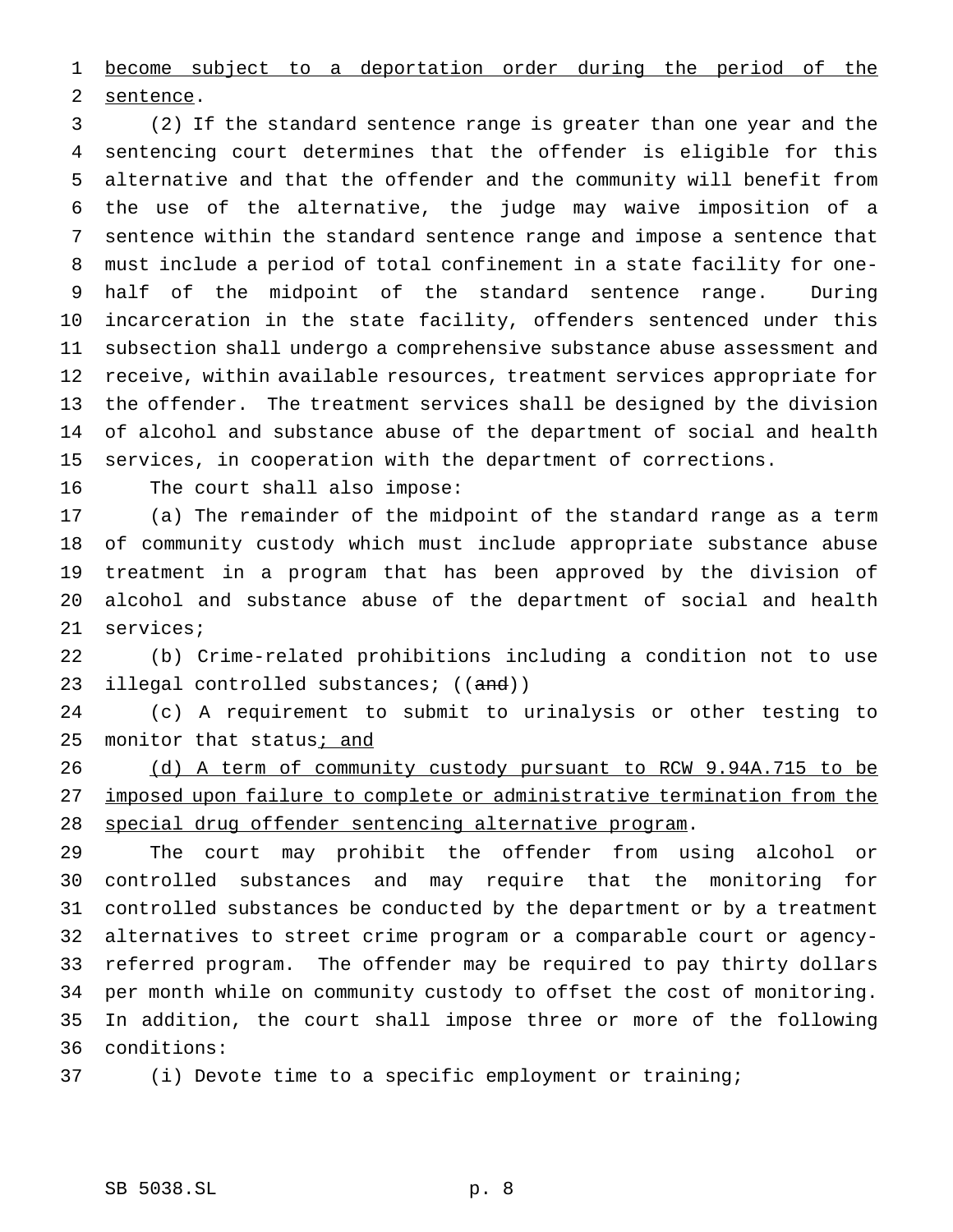(ii) Remain within prescribed geographical boundaries and notify the court or the community corrections officer before any change in the offender's address or employment;

(iii) Report as directed to a community corrections officer;

(iv) Pay all court-ordered legal financial obligations;

(v) Perform community service work;

(vi) Stay out of areas designated by the sentencing court;

 (vii) Such other conditions as the court may require such as affirmative conditions.

 (3) If the offender violates any of the sentence conditions in 11 subsection (2) of this section or is found by the United States 12 attorney general to be subject to a deportation order, a violation hearing shall be held by the department unless waived by the offender. (a) If the department finds that conditions have been willfully violated, the offender may be reclassified to serve the remaining balance of the original sentence.

 (b) If the department finds that the offender is subject to a valid deportation order, the department may administratively terminate the 19 offender from the program and reclassify the offender to serve the remaining balance of the original sentence.

 (4) The department shall determine the rules for calculating the value of a day fine based on the offender's income and reasonable obligations which the offender has for the support of the offender and any dependents. These rules shall be developed in consultation with the administrator for the courts, the office of financial management, and the commission.

 (5) An offender who fails to complete the special drug offender sentencing alternative program or who is administratively terminated from the program shall be reclassified to serve the unexpired term of his or her sentence as ordered by the sentencing court and shall be subject to all rules relating to earned release time. An offender who violates any conditions of supervision as defined by the department shall be sanctioned. Sanctions may include, but are not limited to, reclassifying the offender to serve the unexpired term of his or her sentence as ordered by the sentencing court. If an offender is reclassified to serve the unexpired term of his or her sentence, the offender shall be subject to all rules relating to earned release time.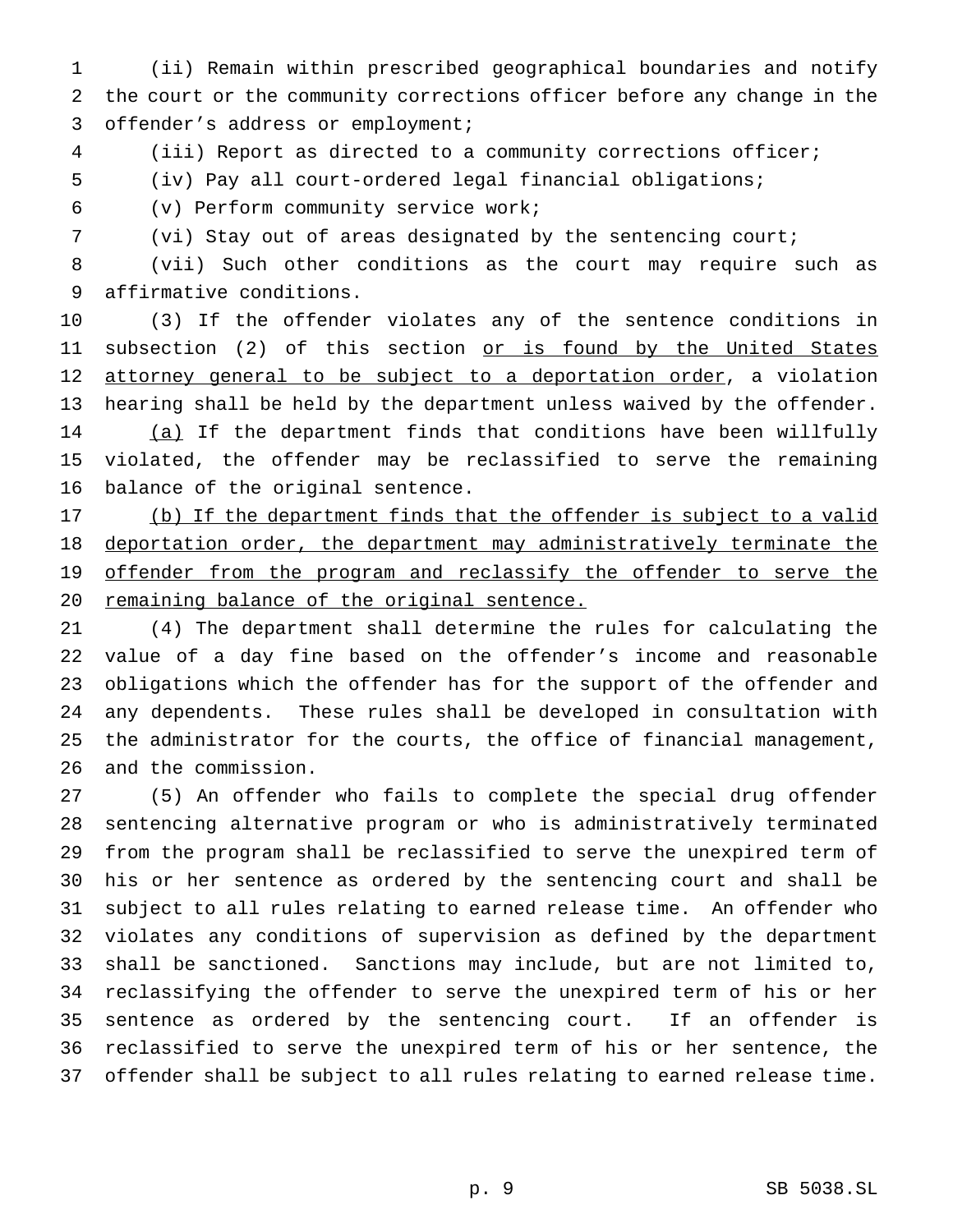**Sec. 5.** RCW 9.94A.715 and 2000 c 28 s 25 are each amended to read as follows:

 (1) When a court sentences a person to the custody of the department for a sex offense, a violent offense, any crime against persons under RCW 9.94A.440(2), or a felony offense under chapter 69.50 or 69.52 RCW ((not sentenced under RCW 9.94A.660)), committed on or after July 1, 2000, the court shall in addition to the other terms of the sentence, sentence the offender to community custody for the community custody range established under RCW 9.94A.040 or up to the period of earned release awarded pursuant to RCW 9.94A.150 (1) and (2), 11 whichever is longer. The community custody shall begin ((either)): (a) 12 Upon completion of the term of confinement  $((or))$ ; (b) at such time as the offender is transferred to community custody in lieu of earned 14 release in accordance with RCW 9.94A.150 (1) and (2); or (c) with 15 regard to offenders sentenced under RCW 9.94A.660, upon failure to complete or administrative termination from the special drug offender sentencing alternative program.

 (2)(a) Unless a condition is waived by the court, the conditions of community custody shall include those provided for in RCW 9.94A.700(4). The conditions may also include those provided for in RCW 9.94A.700(5). The court may also order the offender to participate in rehabilitative programs or otherwise perform affirmative conduct reasonably related to the circumstances of the offense, the offender's risk of reoffending, or the safety of the community, and the department shall enforce such conditions pursuant to subsection (6) of this section.

 (b) As part of any sentence that includes a term of community custody imposed under this subsection, the court shall also require the offender to comply with any conditions imposed by the department under RCW 9.94A.720. The department shall assess the offender's risk of reoffense and may establish and modify additional conditions of the offender's community custody based upon the risk to community safety. In addition, the department may require the offender to participate in rehabilitative programs, or otherwise perform affirmative conduct, and to obey all laws.

 (c) The department may not impose conditions that are contrary to those ordered by the court and may not contravene or decrease court imposed conditions. The department shall notify the offender in writing of any such conditions or modifications. In setting,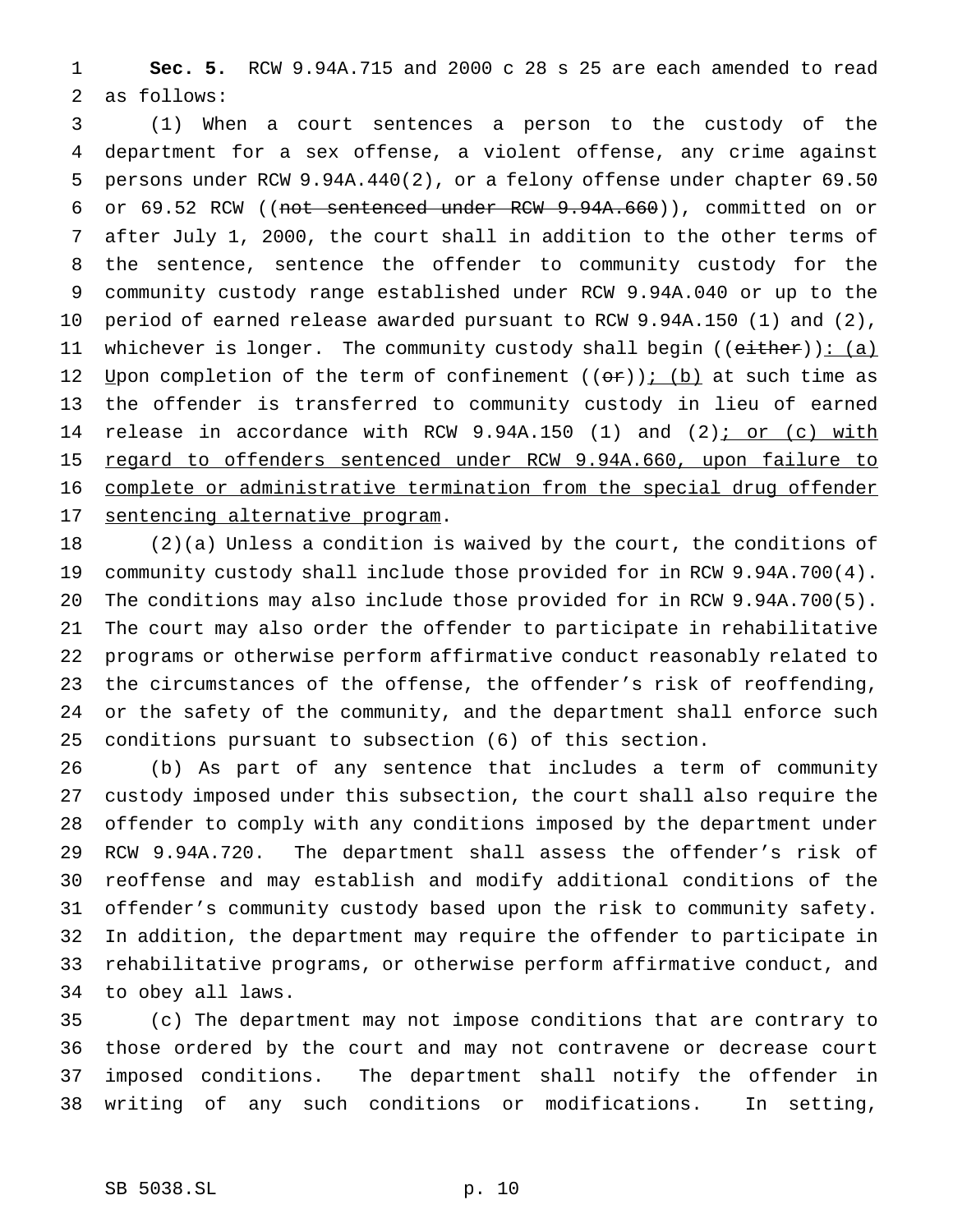modifying, and enforcing conditions of community custody, the department shall be deemed to be performing a quasi-judicial function. (3) If an offender violates conditions imposed by the court or the department pursuant to this section during community custody, the department may transfer the offender to a more restrictive confinement status and impose other available sanctions as provided in RCW 9.94A.205 and 9.94A.207.

 (4) Except for terms of community custody under RCW 9.94A.670, the department shall discharge the offender from community custody on a date determined by the department, which the department may modify, based on risk and performance of the offender, within the range or at the end of the period of earned release, whichever is later.

 (5) At any time prior to the completion or termination of a sex offender's term of community custody, if the court finds that public safety would be enhanced, the court may impose and enforce an order extending any or all of the conditions imposed pursuant to this section for a period up to the maximum allowable sentence for the crime as it is classified in chapter 9A.20 RCW, regardless of the expiration of the offender's term of community custody. If a violation of a condition extended under this subsection occurs after the expiration of the offender's term of community custody, it shall be deemed a violation of the sentence for the purposes of RCW 9.94A.195 and may be punishable as contempt of court as provided for in RCW 7.21.040. If the court extends a condition beyond the expiration of the term of community custody, the department is not responsible for supervision of the offender's compliance with the condition.

 (6) Within the funds available for community custody, the department shall determine conditions and duration of community custody on the basis of risk to community safety, and shall supervise offenders during community custody on the basis of risk to community safety and conditions imposed by the court. The secretary shall adopt rules to implement the provisions of this subsection.

 (7) By the close of the next business day after receiving notice of a condition imposed or modified by the department, an offender may request an administrative review under rules adopted by the department. The condition shall remain in effect unless the reviewing officer finds that it is not reasonably related to any of the following: (a) The crime of conviction; (b) the offender's risk of reoffending; or (c) the safety of the community.